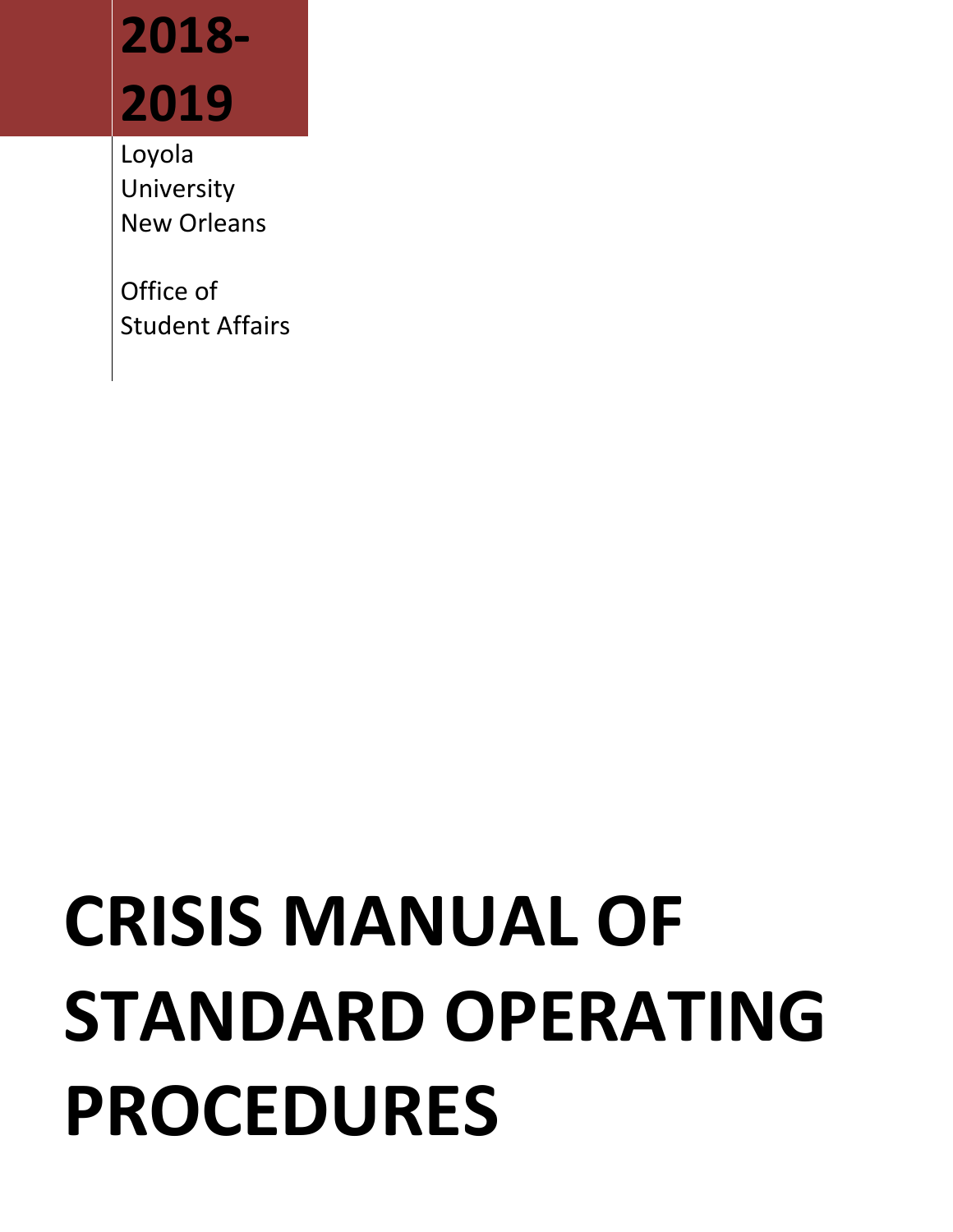

INTERIM EXECUTIVE DIRECTOR OF STUDENT AFFAIRS

September 2018

Dear Colleagues:

Each year, you may be called upon to manage a number of emergency situations that involve students. As a result, the Office of Student Affairs, in conjunction with the Office of Government and Legal Affairs, prepare a Crisis Manual of Standard Operating Procedures for your information and use. This will help to ensure that each situation is handled in a professional and consistent manner, with the proper individuals notified**. If you become aware of an imminent threat of violence to the campus, please call University Police immediately at (504) 865-3434.**

I would especially like to thank Amy Boyle, M.A., Director, Residential Life; Diana Ward, Ph.D., Chief Student Conduct Officer and Deputy Title IX Coordinator; Todd Warren, Chief of University Police; and Tommy Screen, JD, Office of Governmental and Legal Affairs, for their work and in-depth review of both policy and procedure. This collaboration among offices ensures that the university community is served well.

Please save this manual for future reference and **discard any previous editions** you may have. If you have any questions, suggestions or I can be helpful in anyway, please contact me.

Sincerely,

Ad Bourgue, Ph.D.

Alicia A. Bourque, Ph.D. Interim Executive Director of Student Affairs Office of Student Affairs 6363 St. Charles Avenue, Box 13 New Orleans, LA 70115 e: [aabourqu@loyno.edu](mailto:aabourqu@loyno.edu) p: 504.865.3835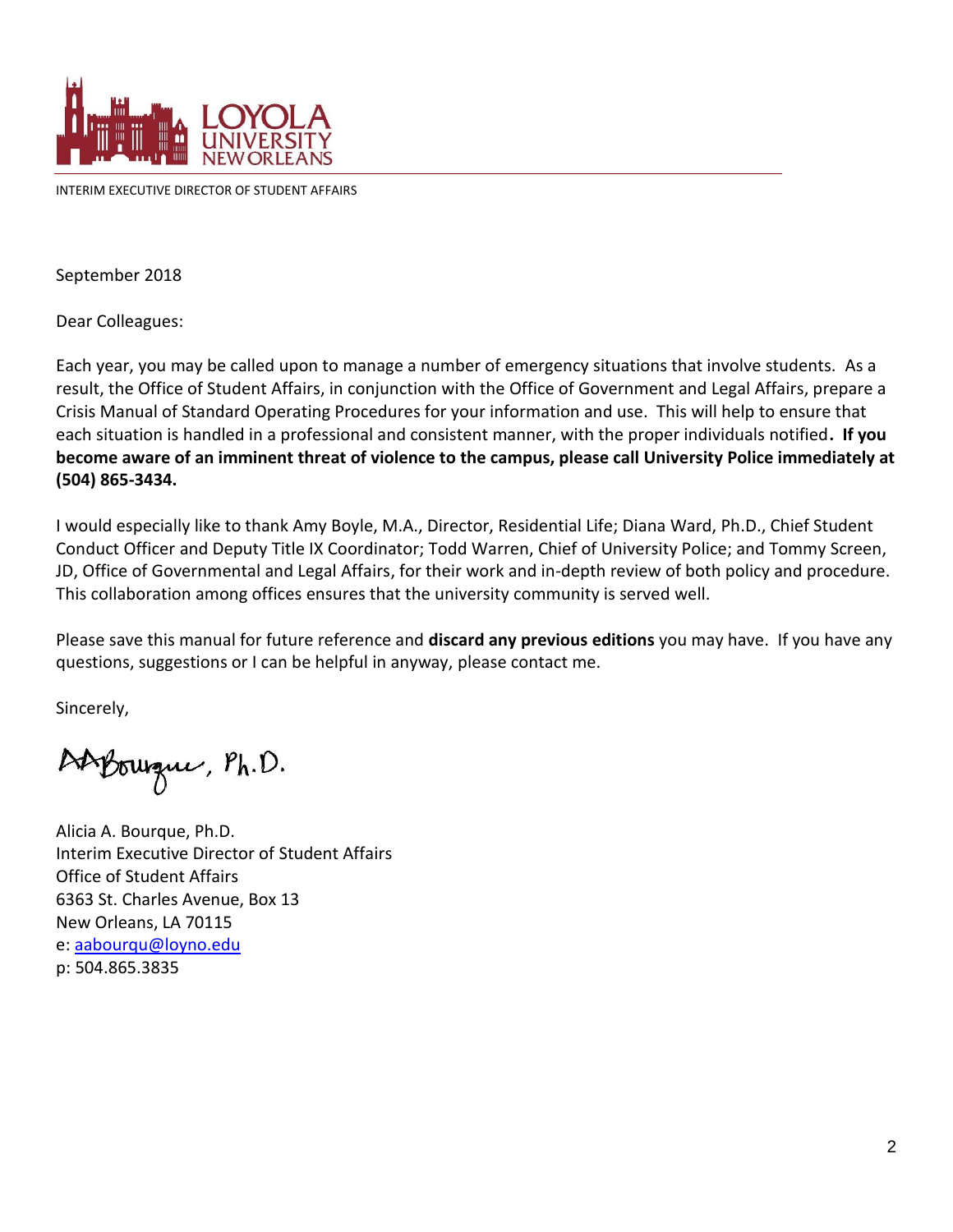# **Table of Contents**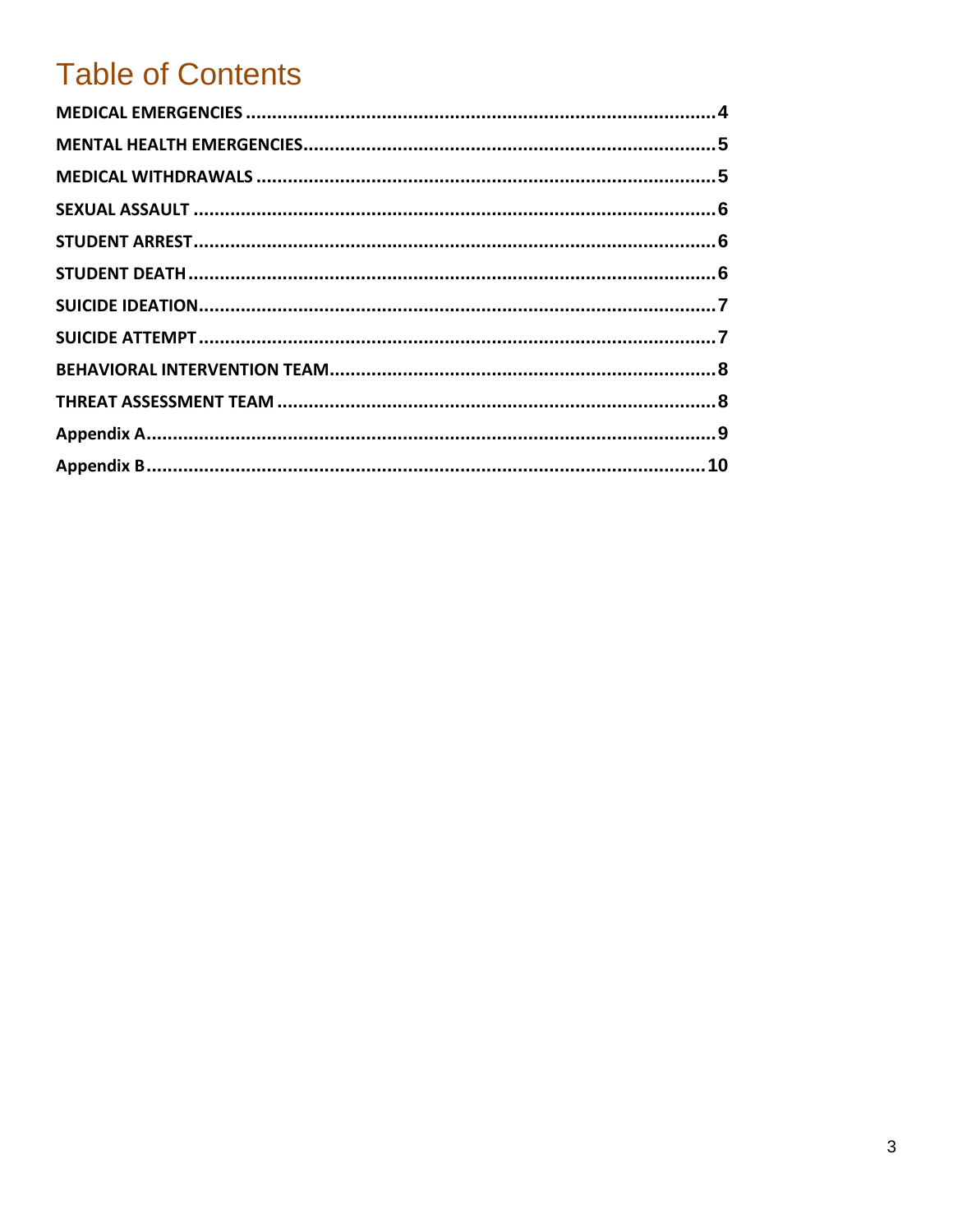# <span id="page-3-0"></span>**MED ICAL EMERGENCIES**

These guidelines should be followed during any accident, injury or illness occurring on campus involving a currently enrolled Loyola student. These practices address any unforeseen incidents during which a student (or students) sustain physical injury, physical trauma or become physically ill. See Appendix A for a Statement on Confidentiality.

- For on-campus medical emergencies involving currently enrolled Loyola students immediately call **University Police at (504) 865-3434** and ask that Emergency Medical Services (EMS) be dispatched. You must provide the exact location of the medical emergency/injured party to the University Police dispatcher. **Student Health Services staff does not respond to medical emergencies away from the clinic.**
- For off-campus medical emergencies involving currently enrolled Loyola students, call **911** and provide the dispatcher with the off-campus address of the student. Then, call **University Police immediately at (504) 865-3434** to inform of the situation.
- Do not move the individual if severely injured, may have sustained a head injury, is in severe pain, or has a possible fracture(s).
- Once EMS personnel are notified by the University Police dispatcher of the injury or illness, emergency medical technicians and/or paramedics will respond and attend to the person on site and determine if the student's condition necessitates transport to a hospital or should only receive first aid treatment.
- University Police will notify the Office of Student Affairs of the emergency medical situation in order for follow-up care to be provided by Student Health Services.
- The Interim Executive Director of Student Affairs will notify Deans, Associate Deans, and professors of student absences.
- The Office of Risk Management should be notified for insurance purposes for cases involving major paralytic conditions, second or third degree burns, amputation or loss of use or loss of extremity, traumatic brain injury, loss of sight or hearing, injury resulting in incontinence, and/or bodily injury that is the outcome of services provided by Loyola's Student Health Services staff.

# *Examples of Medical Emergencies*

- Severe injury or allergic reaction
- High fever
- Uncontrolled bleeding
- Difficulty breathing and/or wheezing
- Chest or severe abdominal pain
- Loss of consciousness or disorientation
- Traumatic brain injury or spinal cord injury
- Severe headache
- Eye injury/visual changes
- Severe or persistent vomiting
- Swallowing a poisonous substance
- Signs of alcohol poisoning or drug overdose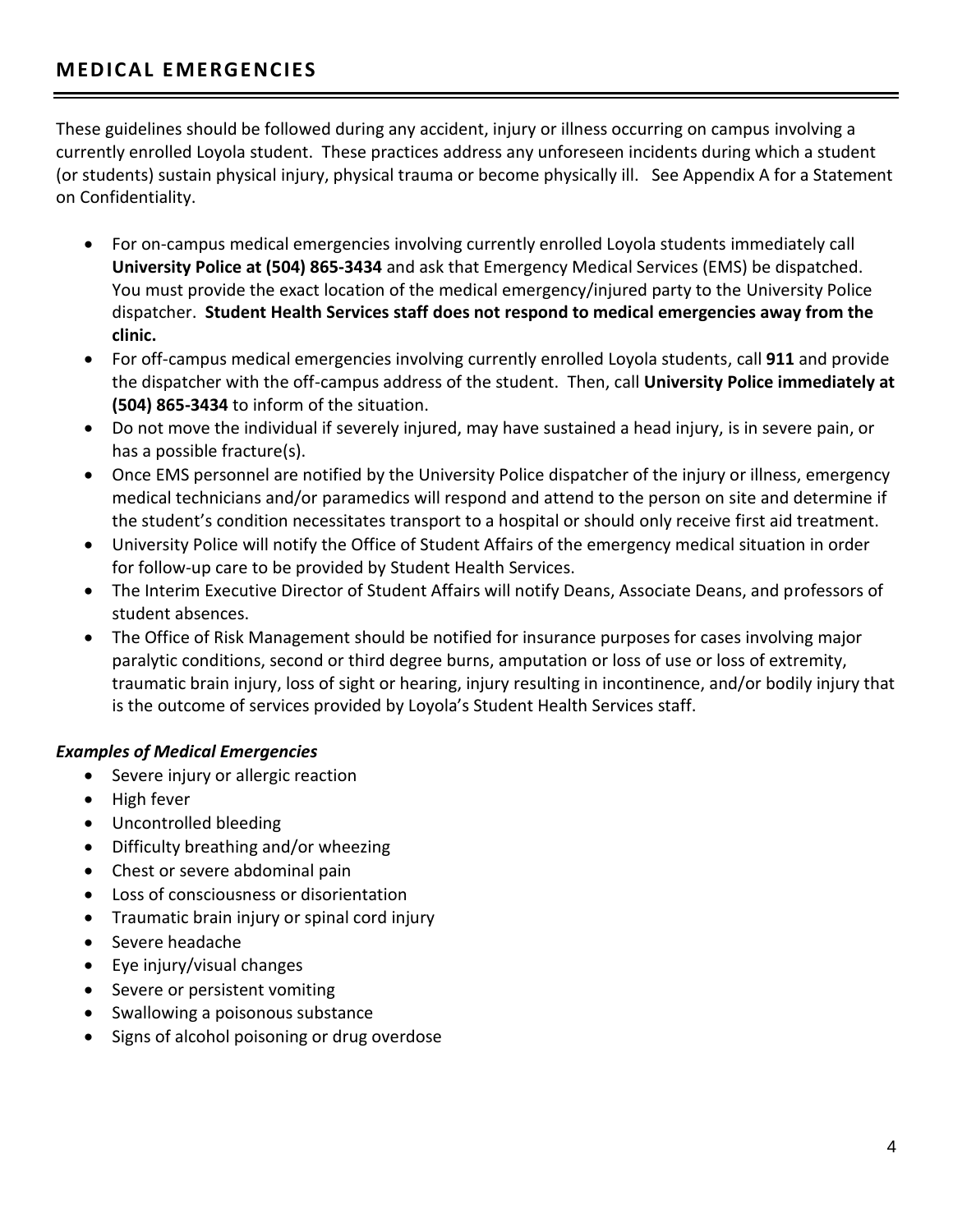<span id="page-4-0"></span>These guidelines should be followed during situations that involve a student's potential for harm to self or others due to physical or psychological reasons. See Appendix A for a Statement on Confidentiality.

- For on-campus or off-campus mental health emergencies involving a currently enrolled Loyola student, immediately call the **University Counseling Center at (504) 865-3835 during regular office hours**, Monday-Friday, 8:30 a.m. – 4:45 p.m**. Press "1" at the voicemail prompt if after hours or on holidays/weekends.**
- Once counseling personnel are notified of the emergency, a counselor will determine if the student's condition necessitates transport to a hospital or other intervention.

# *Examples of Mental Health Emergencies*

- Suicidal or homicidal thoughts with intentions and/or plan
- Recent trauma (e.g., sexual assault, physical abuse)
- Death of a loved one
- Psychosis (e.g., disorientation, disorganized speech, unusual thoughts, active visual or auditory hallucinations)
- Impulsive, violent/dangerous behavior or writing

# <span id="page-4-1"></span>**MED ICAL WITHDRAWALS**

At times, students experience psychological or physical difficulties (e.g., depression, substance abuse/dependence, uncontrolled disordered eating behaviors, epilepsy, etc.) that cause severe impairment to the point that the student cannot benefit from the academic program and intensive treatment is warranted.

- A student requesting a medical withdrawal should call the **University Counseling Center at (504) 865- 3835** and schedule an appointment with the Director for Counseling & Health Services. Medical withdrawals must be made within the term being requested (during illness). There are no partial medical withdrawals for a term, and the institutional refund policy applies.
- The Director for Counseling & Health Services meets with the student and conducts an evaluation.
- At the time of the evaluation, the student may be asked to present a letter from his or her primary treatment provider to the Director for Counseling & Health Services with the reason(s) for the medical withdrawal, a statement to the severity of the condition, and a recommendation for a withdrawal from the University.
- The Director for Counseling and Health Services submits a recommendation to the Interim Executive Director of Student Affairs based on the evaluation and medical records.
- In order for a student to return to the University following a medical withdrawal, he or she must be cleared by both the Director for Counseling & Health Services and the student's primary treatment provider.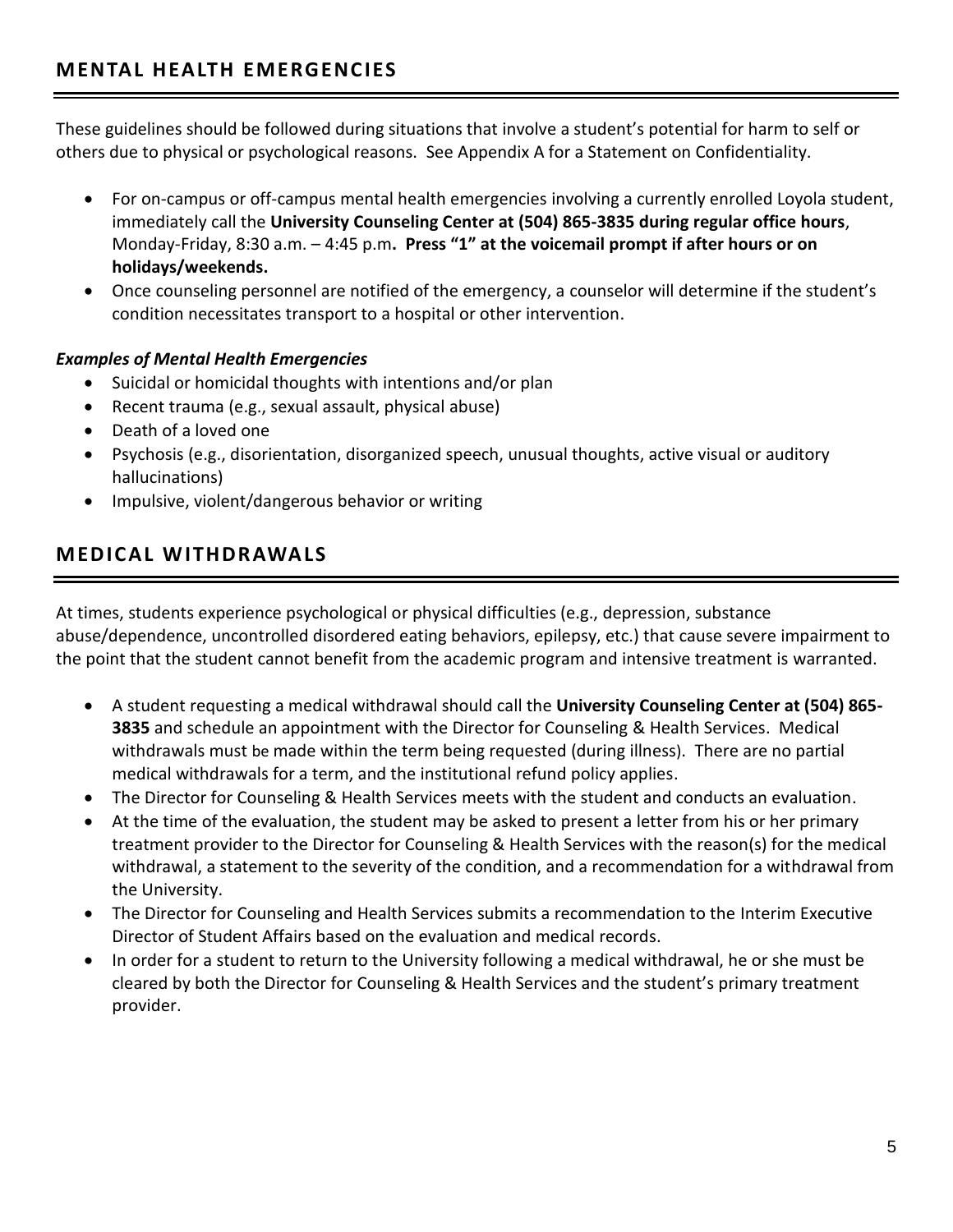# <span id="page-5-0"></span>**SEXUAL ASSAULT**

Loyola University New Orleans complies with Title IX of the Education Amendments of 1972, which prohibits discrimination (including sexual and gender based harassment, assault and sexual violence) based on gender in the University's educational programs and activities. Title IX also prohibits retaliation for asserting or otherwise participating in claims of gender discrimination. The University will take prompt and effective steps to end any sexual or gender-based harassment and discrimination, assault and/or sexual violence as well as to eliminate any hostile environment. It will take prompt and effective steps to prevent the recurrence of the prohibited conduct, and remedy any effects on the victim or others as appropriate.

All University employees, other than counselors, pastors, or advocates and those employees legally regarded as confidential sources, must bring reports of violations of this policy, including sexual and gender-based harassment, assault and violence that they observe or learn about, immediately to the attention of the Title IX Coordinator or appropriate Deputy Title IX Coordinator. Reports can be made securely and electronically via the [Title IX Report Form.](https://cm.maxient.com/reportingform.php?LoyolaUnivNO&layout_id=8) For details regarding the Title IX policy and procedures pertaining to students, please refer to the Student [Code of Conduct, Section 5.](http://studentaffairs.loyno.edu/sites/studentaffairs.loyno.edu/files/Loyola%20New%20Orleans%20Code%20-%20Section%205_0.pdf)

### <span id="page-5-1"></span>**See Appendix B for Options Available to Students Following a Sexual Assault.**

# **STUD ENT ARREST**

In the event of a student arrest, University Police and the Office of Student Affairs will be notified in order to communicate with family.

### *Guidelines*

 The university department first informed of the arrest of a student should notify University Police at (504) 865-3434. University Police in turn will notify the appropriate university office and department designees.

# <span id="page-5-2"></span>**STUD ENT DEATH**

Loyola University has developed guidelines to be followed in the event of a student death. Realizing that death can occur under a number of different circumstances (accident, natural causes, etc.) there is great need for flexibility and good judgment. Considering the very sensitive and unpredictable nature of a death, no procedure can describe in absolute detail all the steps that have to be taken. However, the Guidelines for Responding to a Student Death were designed to guide Loyola's response efforts. Those responsible for implementation should be guided by these protocols, as well as empathy, sensitivity and support for the bereaved.

#### *Guidelines*

 The university department first informed of the death of a student should notify University Police at (504) 865-3434. University Police in turn will notify EMS, NOPD, and the appropriate university office and department designees.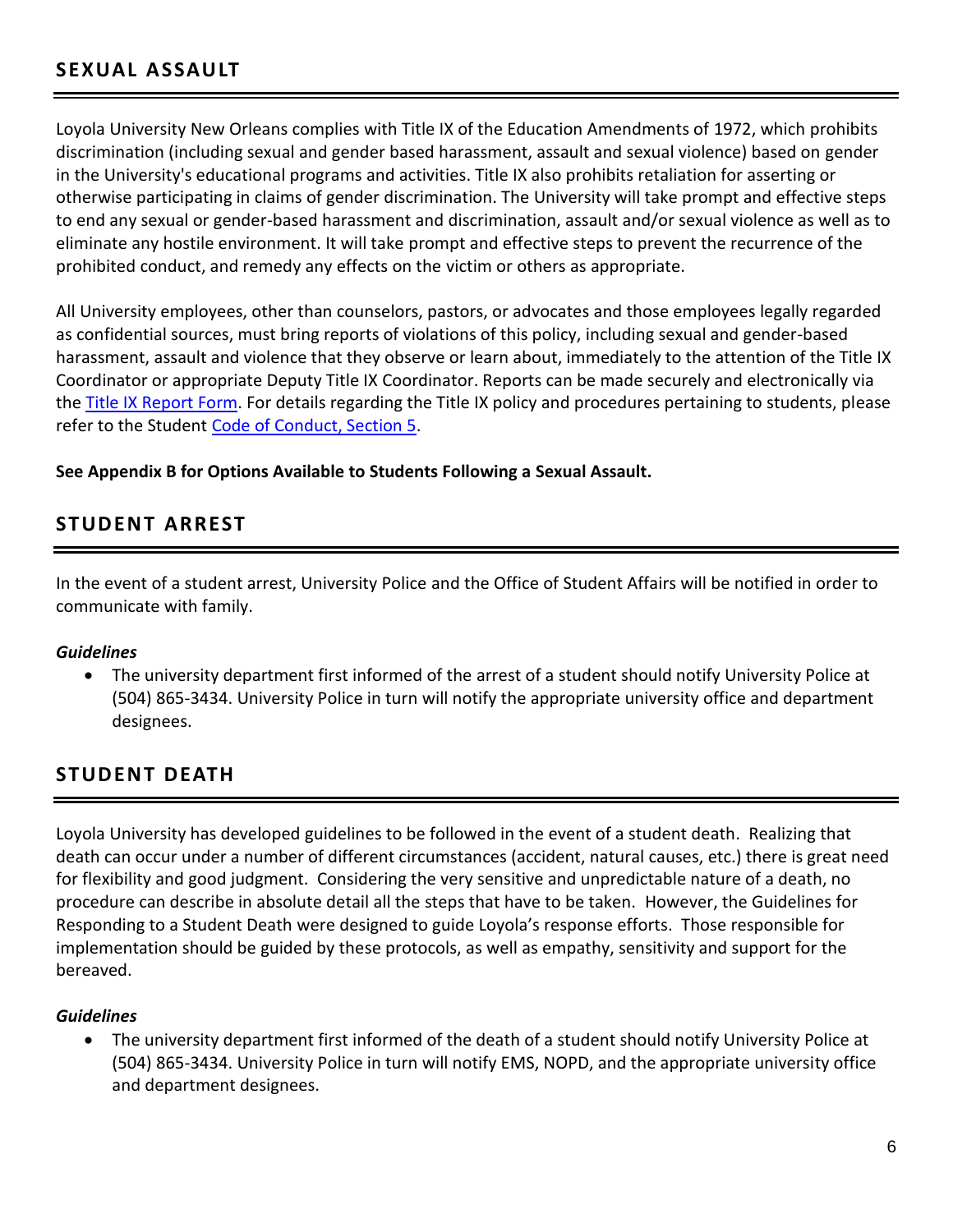Refer to the "Guidelines for Responding to a Student Death" (available on the Office of Risk Management's Intranet site - [http://finance.loyno.edu/risk/intranet\)](http://finance.loyno.edu/risk/intranet) for established response protocols.

# <span id="page-6-0"></span>**SUICIDE IDEATION**

At one time or another, an individual may consider suicide as a possible solution to situational and/or psychological concerns. At the time the individual is thinking about suicide, the person is frequently distressed or depressed and searching for support and help in dealing with concerns. Talking specifically about suicide ideation to an individual considering suicide actually REDUCES the risk of a suicide attempt. INDIVIDUALS WHO TALK ABOUT SUICIDE, EVEN IF CASUALLY, SHOULD ALWAYS BE TAKEN SERIOUSLY. Individuals who commit suicide have usually told important people in their lives of their intent.

# *Guidelines*

- If a student expresses suicidal thinking **during regular office hours, Monday-Friday, 8:30 a.m. – 4:45 p.m., call the University Counseling Center at (504) 865-3835** and ask to speak with a counselor immediately or walk the student directly to the University Counseling Center on the second floor of the Danna Student Center, room 208, for a crisis appointment.
- If a student expresses suicidal thinking **after regular office hours or on holidays/weekends, call the University Counseling Center at (504) 865-3835 and press "1" at the prompt** to be connected to the UCC Counselor On-call.

# <span id="page-6-1"></span>**SUICIDE ATTEMPT**

If a suicide attempt is suspected or has been confirmed, the most immediate consideration is acquiring medical assistance. Even if the attempt appears minimal, acquiring medical treatment is imperative.

# *Guidelines*

- If the suicide attempt occurred **on-campus**, call **University Police immediately at (504) 865-3434** and request Emergency Medical Services (EMS) to be dispatched to the location.
- <span id="page-6-2"></span> If the suicide attempt occurred **off-campus**, call **911** and provide the dispatcher with the off-campus address of the student. Then, call **University Police immediately at (504) 865-3434** to inform of the situation.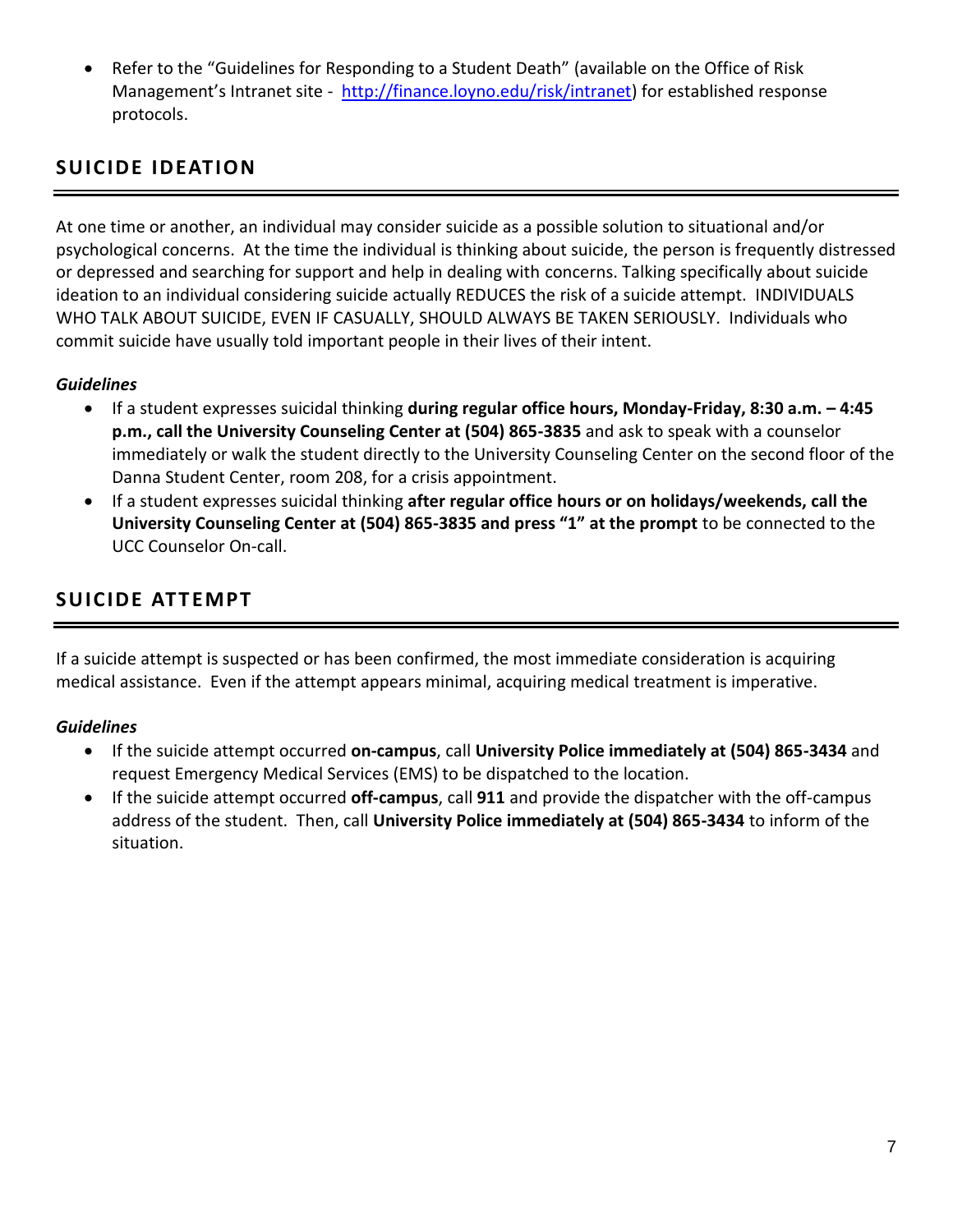# **BEHAVIORAL INTERVENTION TEAM**

The Behavioral Intervention Team (BIT) is a multi-departmental group who convenes weekly to discuss students of concern and coordinate the necessary outreach, support, and referrals. The BIT reviews reports wherein conduct or events are cause for concern - whether behavioral or academic - including but not limited to changed mood/appearance, death of a loved one, personal wellness, academic difficulty, considering leaving the University, excessive absences from courses, and other academic concerns.

## *Guidelines*

If you know of a student who is experiencing any signs or stressors, we encourage you to submit a report through the [online reporting system.](https://cm.maxient.com/reportingform.php?LoyolaUnivNO&layout_id=2) This form is only monitored during regular business hours (Monday-Friday 8:30am - 4:45pm) and may not be immediately reviewed. Contact University Police at (504) 865-3434 IMMEDIATELY if there is risk to self or others.

# <span id="page-7-0"></span>**THREAT ASSESSMENT TEAM**

The mission of the multi-disciplinary Threat Assessment Team at Loyola University New Orleans is to determine if an individual poses, or may reasonably pose, a threat of violence to self, others, or to the community and to intervene to avert the threat and maintain the safety of the University. The Threat Assessment Team is comprised of representatives from student affairs, law enforcement, human resources, counseling services, risk management, emergency management, general counsel, and academic affairs.

### *Guidelines*

If you know of a community member who may pose a risk to self or others, contact University Police at (504) 865-3434 IMMEDIATELY.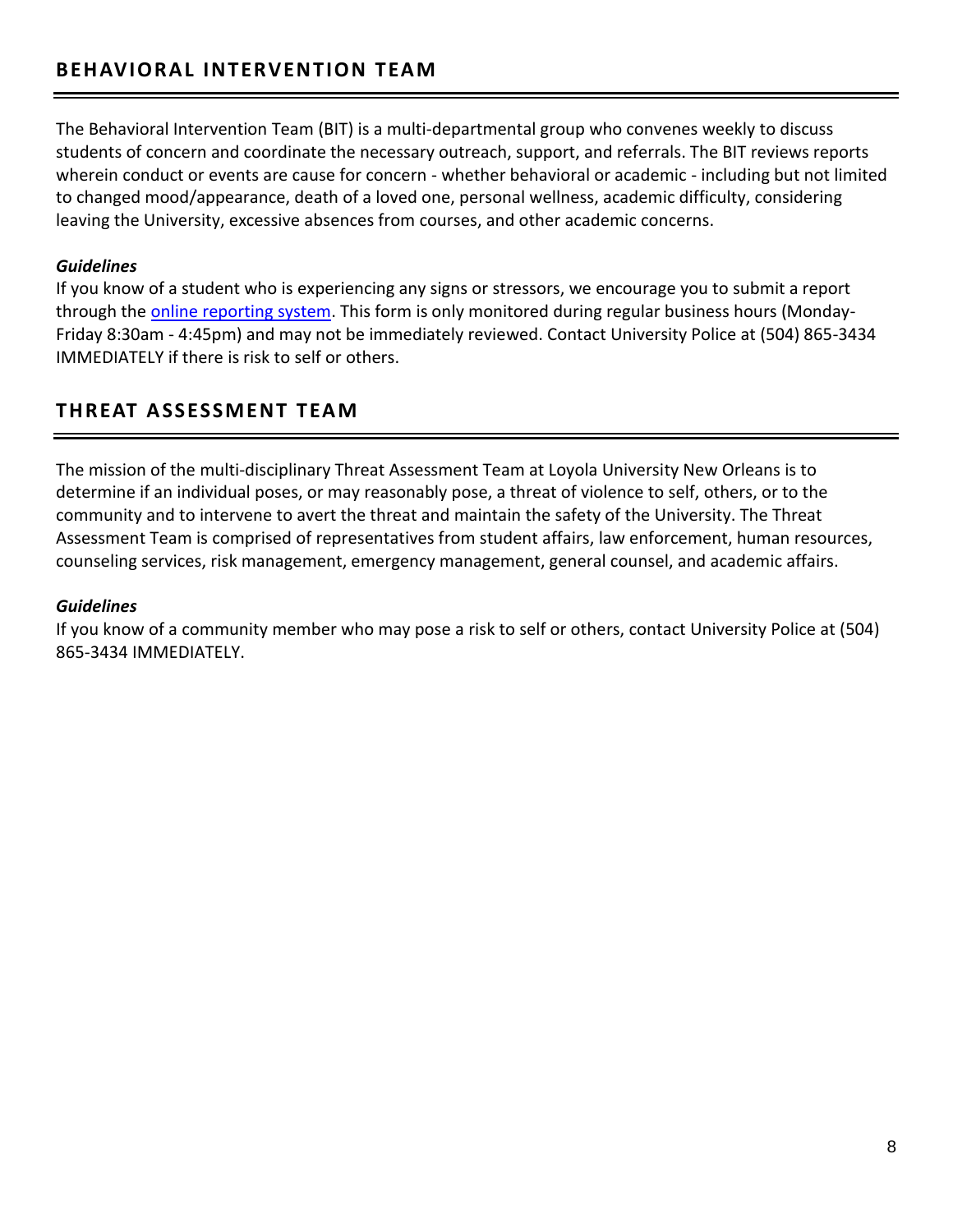# <span id="page-8-0"></span>**CONFIDENTIALITY**

Strict confidentiality laws are upheld and firmly respected in both Student Health Services and the University Counseling Center. All medical and psychological records are kept confidential in a secure, limited access location and are not part of a student's academic record. Copies of medical records or other medical/psychological information such as appointment attendance are released only with the express written consent of the student. Students can voluntarily sign release forms in either Student Health Services or at the University Counseling Center.